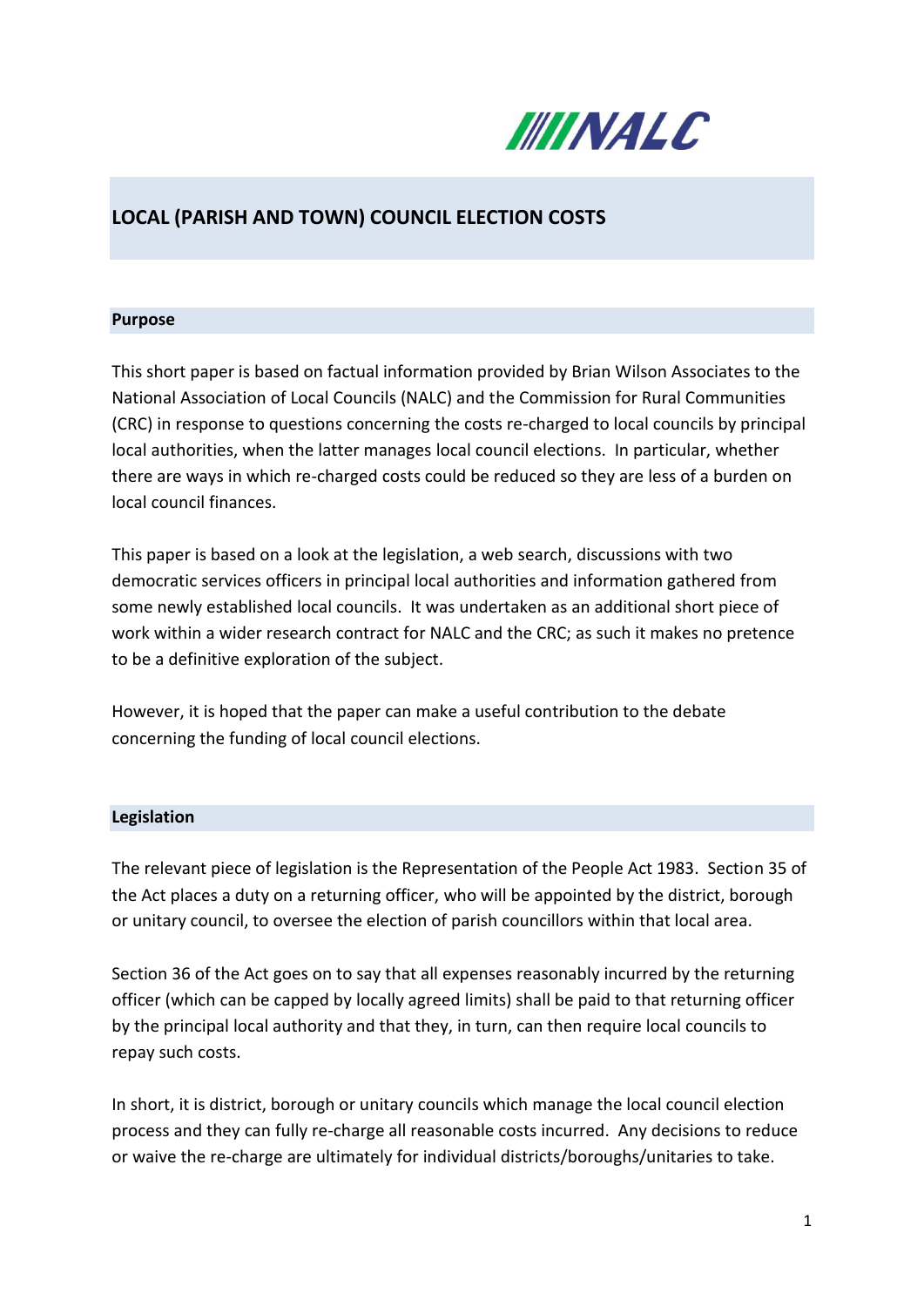# **Election costs**

Re-charge costs quoted during this research have been £14k (Stanley Town Council) and £11k (Alwoodley Parish Council in Leeds) for a full local council election, and £3k (Shrewsbury Town Council) for a by-election. Further research would be needed to find out if these are broadly representative figures or how far costs vary. They come from larger local councils, so may be at the upper end of the range.

The component costs of holding a local council election would appear to be:

- Returning officer the fee they receive;
- Clerical support clerical and administrative resources needed;
- **•** Premises hiring of polling stations and a count venue;
- Polling staff fees paid to duty staff at the polling stations;
- Postage the outgoing and incoming cost of postal votes;
- $\bullet$  Ballot papers the printing costs:
- Polling cards  $-$  the printing costs;
- Labour incidental costs, such as the delivery of ballot papers;
- Transport incidental costs, such as the delivery of equipment for polling stations;
- Count fees payable to staff at the count; and
- Notices and stationery for statutory forms, other printing, etc.

There are nationally set pay scales (fees) for returning officers, presiding officers and polling clerks involved with principal local authority elections. Locally agreed pay scales (fees) can also be set by districts/boroughs/unitaries for officers involved with local council elections, though this is not obligatory. It should be remembered that full local council elections often take place at the same time as principal authority elections where national scales will apply.

It seems clear from other work we are undertaking with newly established local councils that their clerks often have relatively little to do with the election process. In the words of one, "the [principal local authority] took over the process".

Local councils have to find these re-charge costs out of their precept or, where they have them, from other sources such as savings or income generated.

#### **Practice**

It is common practice to distinguish between:

 Local council elections which take place at the same time as other elections e.g. to the district council; and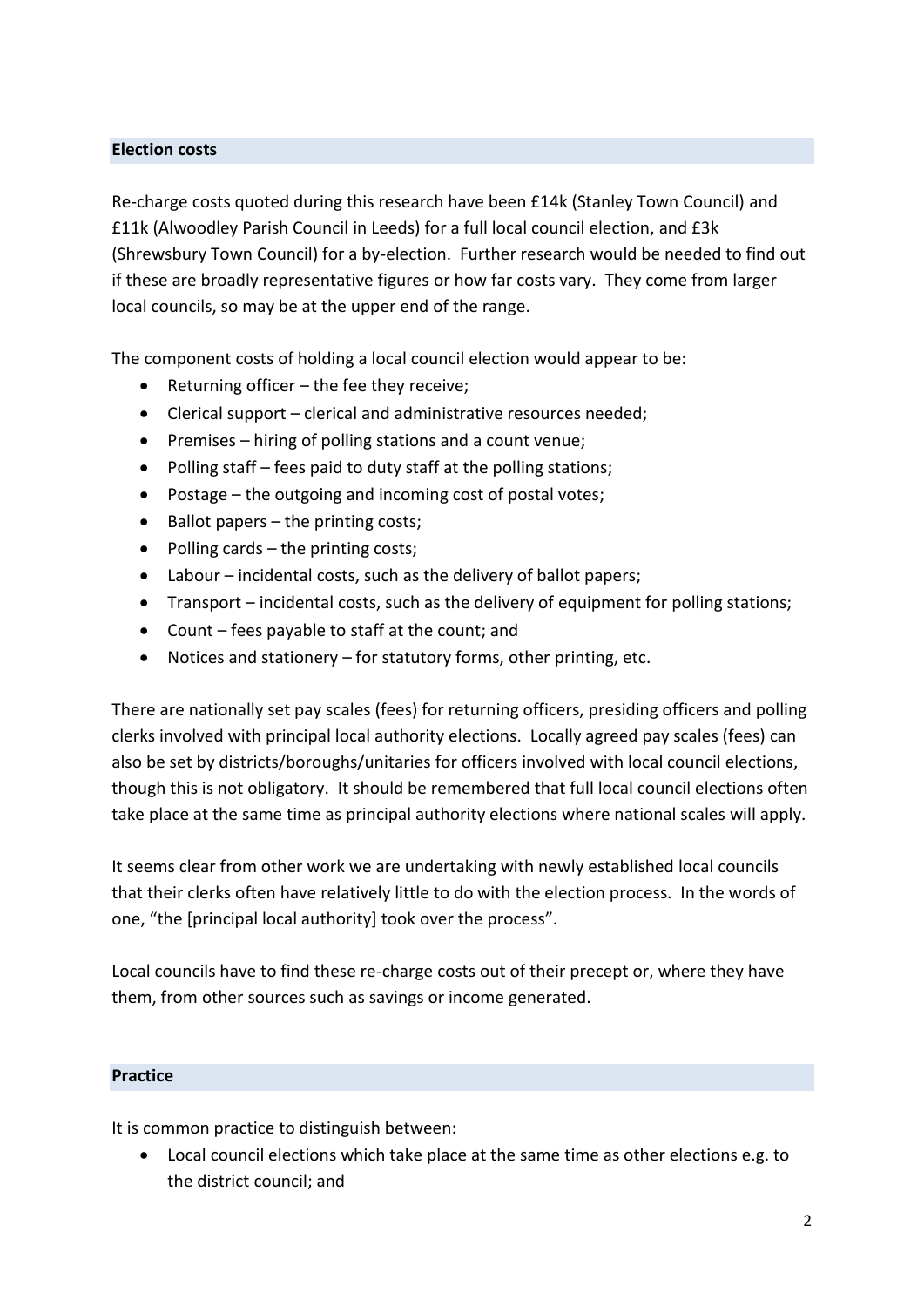Local council elections or by-elections which take place at other times.

The Act allows local council elections to be combined with other elections. The initial election for Shrewsbury Town Council was combined with those in 2009 for the European Parliament. Combined elections appear to be increasingly common, no doubt to keep down costs. Full local council elections are often put onto the same four-yearly cycle as those for the district/borough/unitary. With a combined election some apportionment of costs is expected by the Act<sup>1</sup>.

Teignbridge DC interprets this quite literally, noting that things which can be shared and apportioned include staffing and polling stations, whilst things which cannot be shared and apportioned include ballot papers and election notices. Both Herefordshire Council and South Hams DC charge their local councils 50% of the costs of combined elections. The latter says it may only re-charge 33% for combined elections in 2011 because there will additionally be the referendum on electoral reform. However, other councils have waived any re-charge where there is a combined election e.g. South Somerset DC, Wiltshire Council for Salisbury City Council in 2009. Sometimes principal local authorities see it as part of a package of support offered to local councils in their area.

By contrast, contested local elections held at other times – including by-elections – often appear to be fully re-charged (as is the case in South Hams DC and also Sevenoaks DC when Hextable Parish Council was established). Whilst by-elections may be an unforeseen cost for local councils, some argue (such as Cheshire East Council) that it would be unfair for residents in unparished areas to subsidise them. South Somerset DC has a different policy, re-charging the full cost of ballot papers, but only 25% of polling stations and staff costs.

Uncontested local elections or situations where someone is co-opted onto the council are often not re-charged. There will only have been fairly minor administrative costs, assuming it did not go to ballot, and these are often waived by the district/borough/unitary council. However, some (for example Herefordshire) do make a small administrative re-charge.

This differing treatment of contested and uncontested elections, whilst it has a financial logic, can create an unintended disincentive to contested elections.

<u>.</u>

<sup>1</sup> Section 36 (3b) reads: "Where the polls at any elections are combined ... the cost of taking the combined polls (excluding any cost solely attributable to one election) and any cost attributable to their combination shall be apportioned equally among the elections."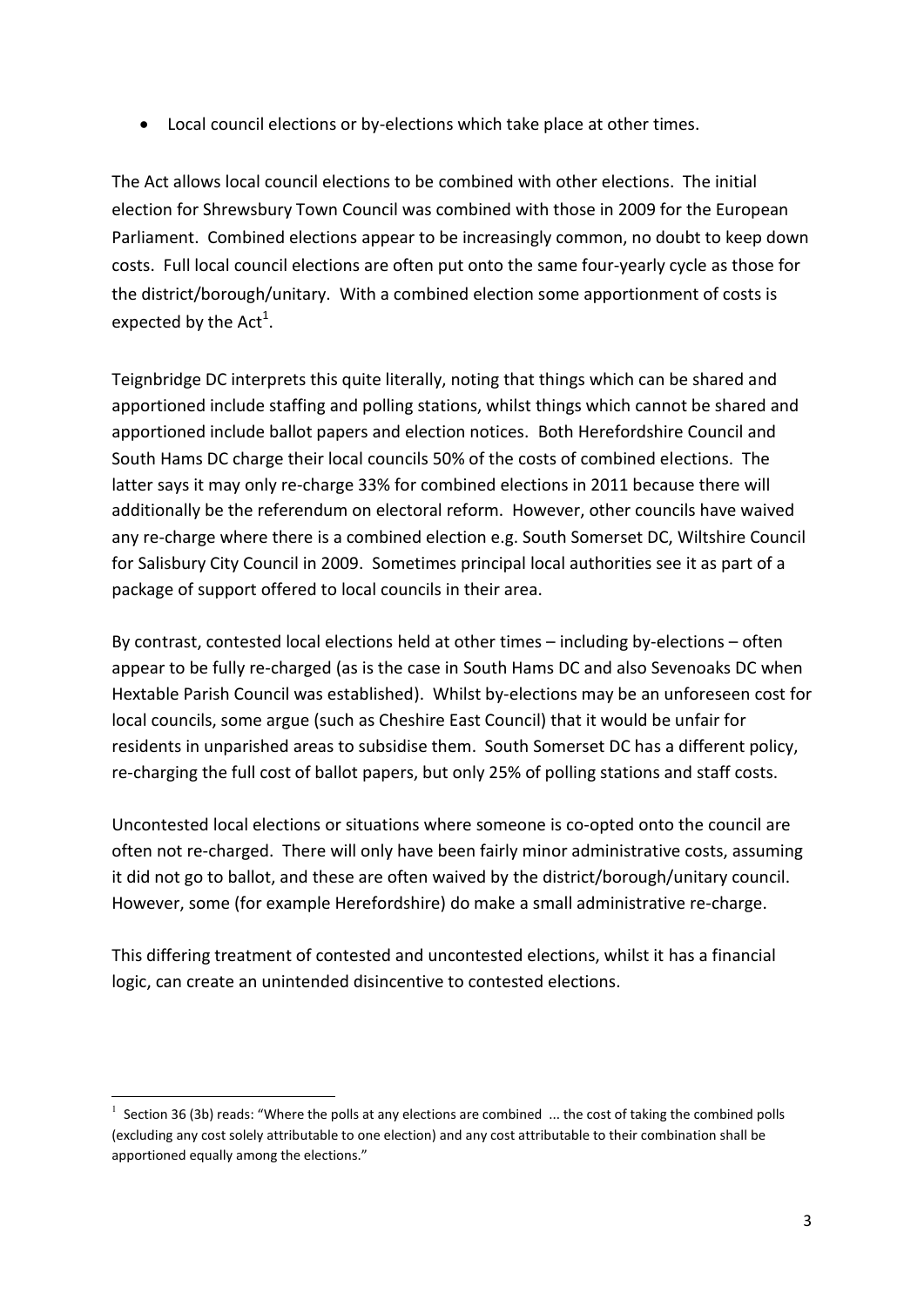## **Recent trends**

Local authorities say that the cost of holding elections, whether for local councils or otherwise, is increasing. One reason for this is that more people are choosing to vote by post. Another is measures brought in to deter voter fraud, which includes computer-based checks and cross-checking signatures on postal votes.

It would not be surprising if districts/boroughs/unitaries were more likely to re-charge the costs of holding local elections in future, given the significant reductions they now face in their own budgets as a result of the Spending Review and the local government finance settlement.

## **Scope for further reducing costs**

Few examples have been found in this exercise of successful attempts to reduce the cost of holding local elections. The principal local authorities spoken to all thought the scope to reduce costs was very limited by the legislation and the nature of those costs.

However, a few practices or possibilities are worth highlighting:

- For combined elections there could be combined polling cards (rather than separate cards for each of the elections), thereby reducing costs;
- Local councils can distribute polling cards. South Hams DC finds it simpler to use Royal Mail for district-wide elections, but is happy for parishes to handle distribution of polling cards for their own by-elections;
- Indeed, it appears to be within the gift of local councils not to have polling cards distributed at all for their own elections, if they can find other good ways of publicising the election.

Also explored was whether local council staff or volunteers could act as election staff to reduce costs. It is perfectly possible for parish clerks or local residents to become polling clerks, as long as they have had appropriate training. However, this has no effect on recharges, because they must still be paid at the agreed rates.

Unsurprisingly, the Act is clear (section 18) on one other thing, that each parish has to have a separate polling station. There is not scope to save costs by combining them.

A look at the component costs of an election (listed above) would seem to indicate that there are few other areas where local councils could easily become involved to save costs. One possibility may be offering to provide the transport to deliver the polling station and ballot papers.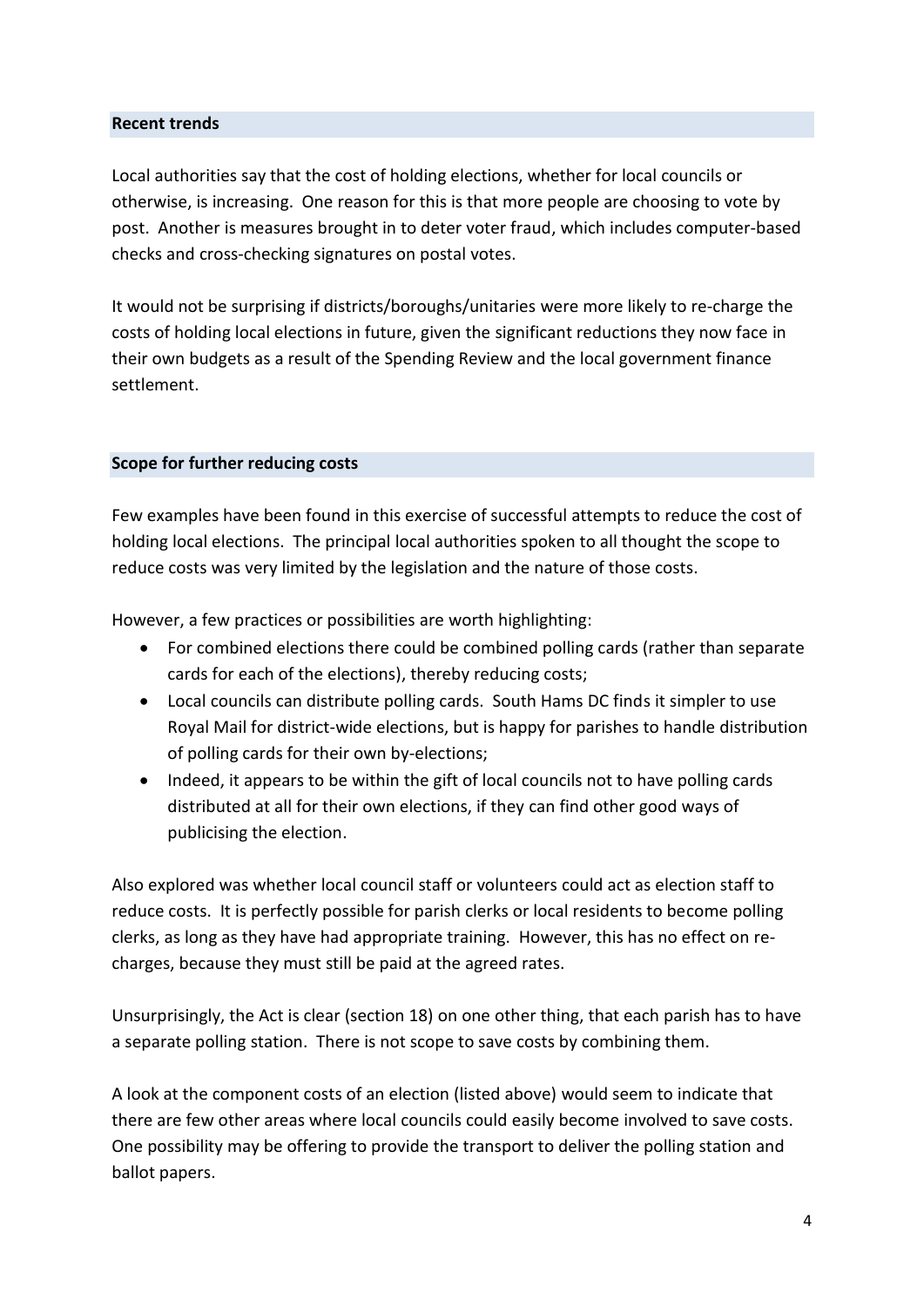South Hams DC recognises that local councils may find it hard to pay re-charges that are sprung on them within a financial year. Where there is an unforeseen by-election they do not re-charge the local council until the following financial year. Where a full election is due they notify the local council of the costs months in advance, so it can be taken into account when setting next year's precept. This approach is helpful to local councils and should be easily replicable.

#### **Some conclusions**

The legislation leaves only limited room for manoeuvre in terms of how local council elections are conducted. Moreover, it is essentially within the gift of districts/boroughs/ unitaries to determine the costs of running local council elections and whether those costs are re-charged to local councils. It could be argued that re-charging the costs is fair (although a counter argument is that principal local authorities receive a Government grant to meet the costs of managing representative democracy at the local level, which should include elections to parish and town councils). What seems less fair is that: a) local councils have so little scope to determine the level of those costs; and b) the costs may be sprung on them where there is a by-election.

The most obvious way to reduce costs is for full local council elections to be held at the same time as other local elections, so that costs are at least apportioned or shared.

There are some modest things which could be done to reduce costs further, for example using combined polling cards or local councils distributing polling cards for by-elections.

In these difficult economic times many principal local authorities will be looking to local councils to help them cut costs and to play a larger part in public service delivery. This may provide negotiating opportunities, where in return local councils can seek help in-kind, including help with their election costs.

It may also be possible for local councils or their County Associations (CALCs) to influence locally agreed pay scales (fees) for staff managing local council elections.

One piece of good practice which has been identified is to avoid springing local council election costs on to local councils during a financial year. The practice adopted by South Hams DC could be promoted more widely.